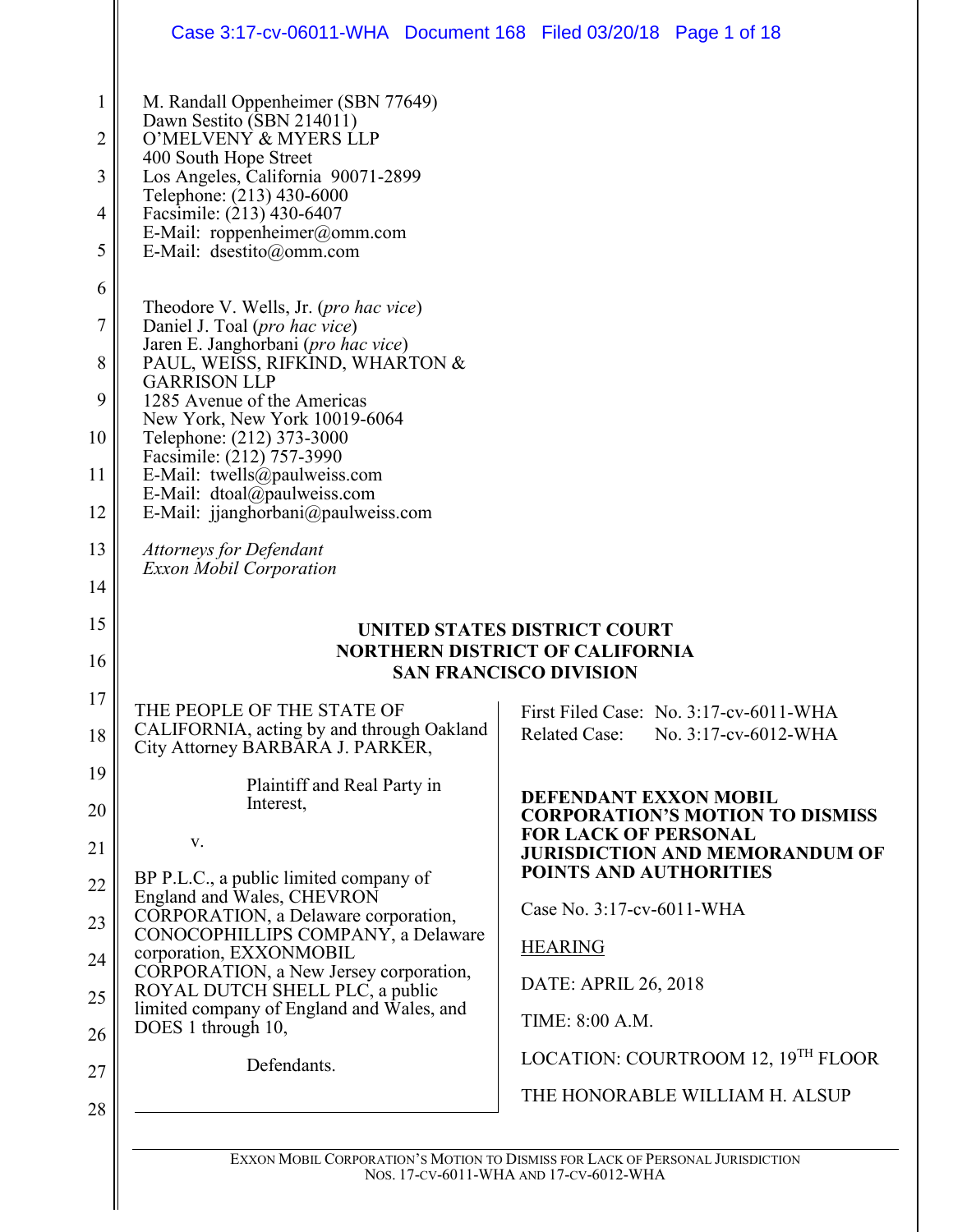|                                     | Case 3:17-cv-06011-WHA Document 168 Filed 03/20/18 Page 2 of 18                                                          |                                                                                                                         |
|-------------------------------------|--------------------------------------------------------------------------------------------------------------------------|-------------------------------------------------------------------------------------------------------------------------|
| $\mathbf{1}$<br>$\overline{2}$<br>3 | THE PEOPLE OF THE STATE OF<br>CALIFORNIA, acting by and through the San<br>Francisco City Attorney DENNIS J.<br>HERRERA, | Case No. 3:17-cv-6012-WHA                                                                                               |
| 4                                   | Plaintiff and Real Party in                                                                                              |                                                                                                                         |
| 5                                   | Interest,                                                                                                                |                                                                                                                         |
| 6                                   | V.<br>BP P.L.C., a public limited company of                                                                             |                                                                                                                         |
| $\tau$                              | England and Wales, CHEVRON<br>CORPORATION, a Delaware corporation,                                                       |                                                                                                                         |
| 8<br>9                              | CONOCOPHILLIPS COMPANY, a Delaware<br>corporation, EXXONMOBIL                                                            |                                                                                                                         |
| 10                                  | CORPORATION, a New Jersey corporation,<br>ROYAL DUTCH SHELL PLC, a public<br>limited company of England and Wales, and   |                                                                                                                         |
| 11                                  | DOES 1 through 10,                                                                                                       |                                                                                                                         |
| 12                                  | Defendants.                                                                                                              |                                                                                                                         |
| 13                                  |                                                                                                                          |                                                                                                                         |
| 14                                  |                                                                                                                          |                                                                                                                         |
| 15                                  |                                                                                                                          |                                                                                                                         |
| 16                                  |                                                                                                                          |                                                                                                                         |
| 17                                  |                                                                                                                          |                                                                                                                         |
| 18                                  |                                                                                                                          |                                                                                                                         |
| 19                                  |                                                                                                                          |                                                                                                                         |
| 20<br>21                            |                                                                                                                          |                                                                                                                         |
| 22                                  |                                                                                                                          |                                                                                                                         |
| 23                                  |                                                                                                                          |                                                                                                                         |
| 24                                  |                                                                                                                          |                                                                                                                         |
| 25                                  |                                                                                                                          |                                                                                                                         |
| 26                                  |                                                                                                                          |                                                                                                                         |
| 27                                  |                                                                                                                          |                                                                                                                         |
| 28                                  |                                                                                                                          |                                                                                                                         |
|                                     |                                                                                                                          |                                                                                                                         |
|                                     |                                                                                                                          | EXXON MOBIL CORPORATION'S MOTION TO DISMISS FOR LACK OF PERSONAL JURISDICTION<br>NOS. 17-CV-6011-WHA AND 17-CV-6012-WHA |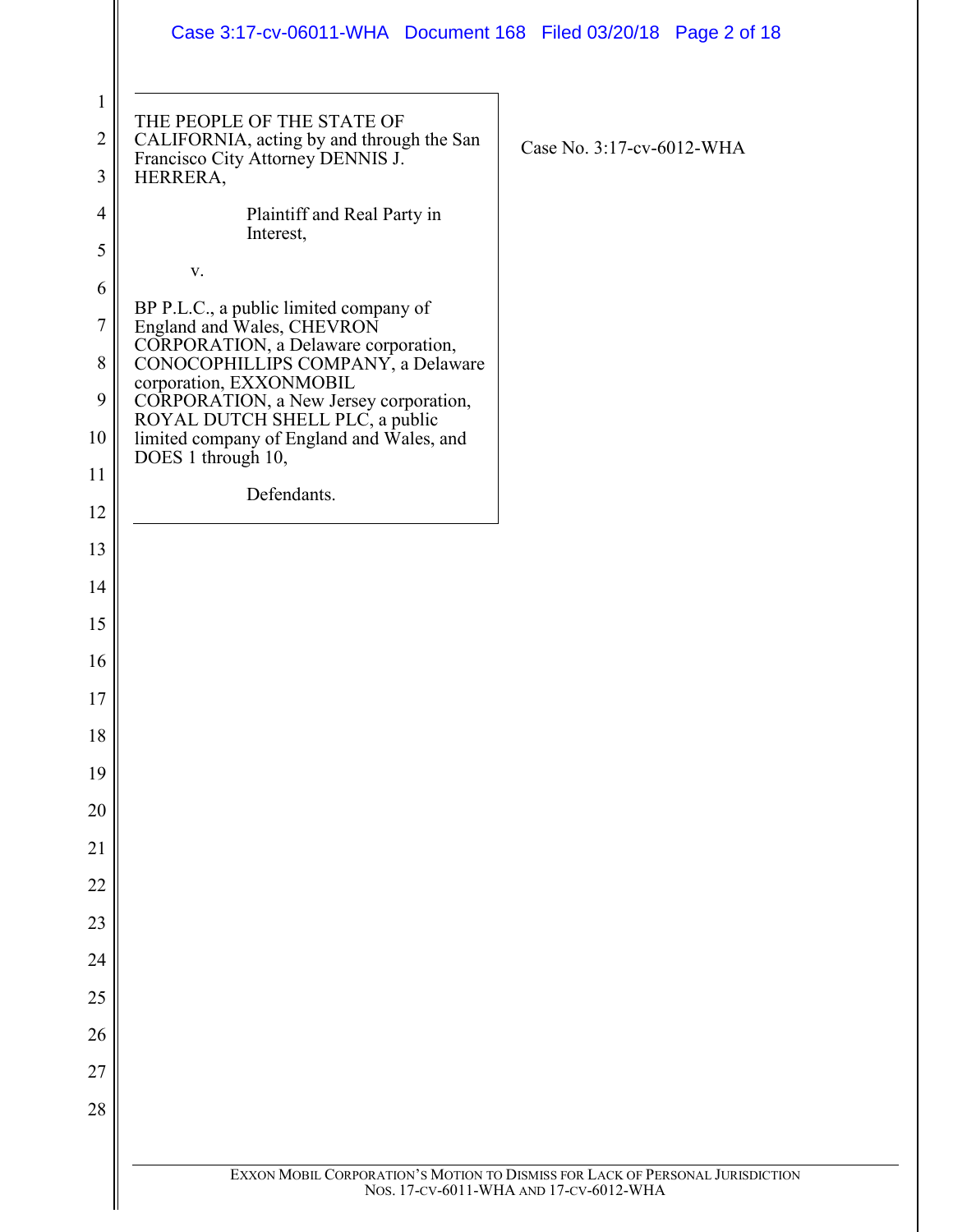# **NOTICE OF MOTION AND MOTION TO DISMISS**

# TO THE COURT, THE CLERK, AND ALL PARTIES AND THEIR COUNSEL OF RECORD:

PLEASE TAKE NOTICE THAT, on April 26, 2018, at 8:00 A.M., or as soon thereafter as the matter may be heard, in the United States District Court, Northern District of California, San Francisco Courthouse, Courtroom 12 - 19th Floor, 450 Golden Gate Avenue, San Francisco, CA 94102, before the Honorable William Alsup, Defendant Exxon Mobil Corporation will and hereby does move this Court to dismiss these related actions for lack of personal jurisdiction.

These actions should be dismissed because Plaintiffs have failed to allege facts that would subject Exxon Mobil Corporation to personal jurisdiction in this forum. This Motion is based upon this Notice of Motion and Motion, the Memorandum of Points and Authorities in support of the Motion, the Declaration of Dawn Sestito in support of the Motion, the papers on file in this case, any oral argument that may be heard by the Court, and any other matters that the Court deems appropriate.

This motion is submitted subject to and without waiver of any defense, affirmative defense, or objection, including insufficient process, or insufficient service of process.

# March 20, 2018 **O'MELVENY & MYERS LLP**

By: */s/ Dawn Sestito* Dawn Sestito

*Attorneys for Defendant EXXON MOBIL CORPORATION*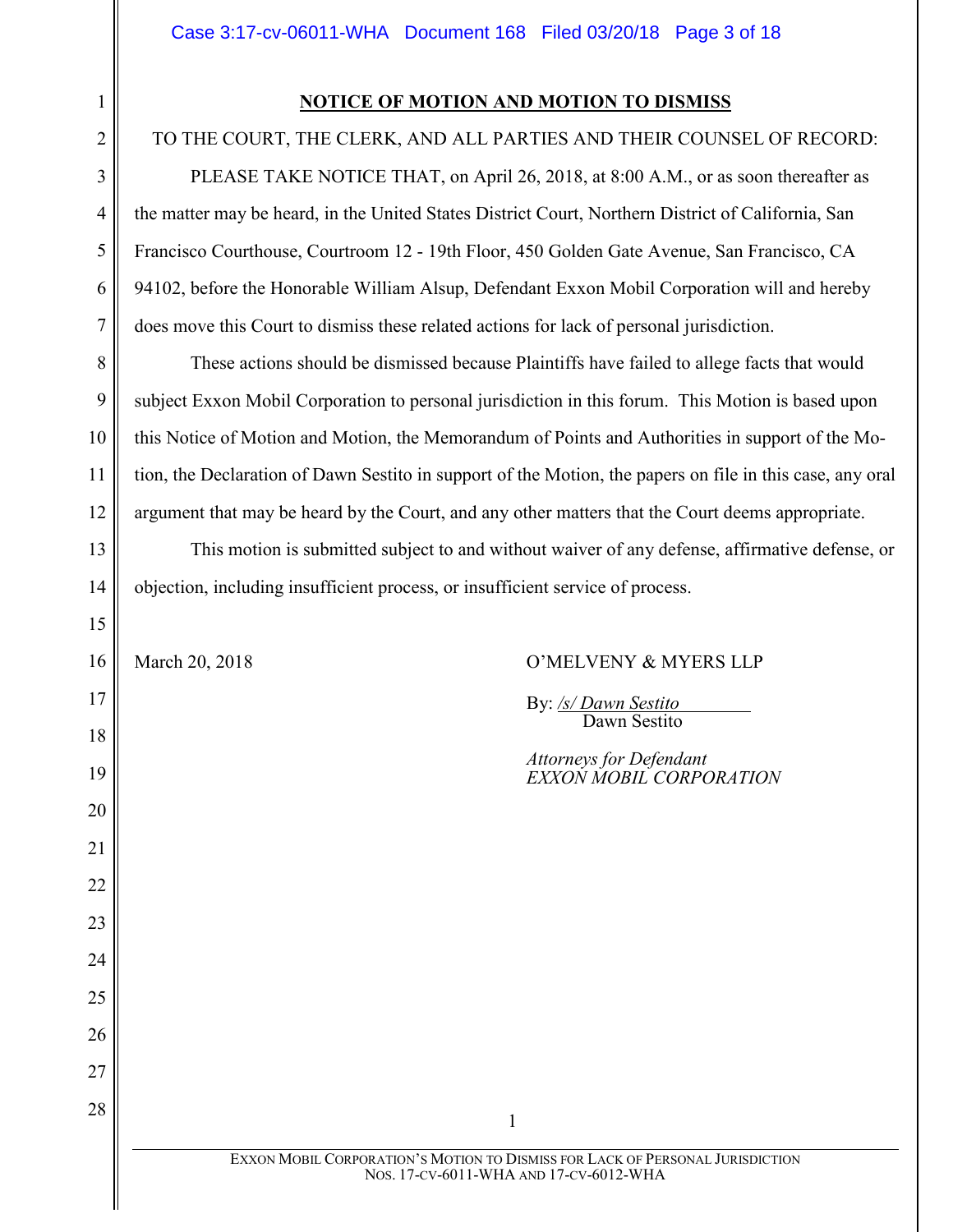|                | Case 3:17-cv-06011-WHA Document 168 Filed 03/20/18 Page 4 of 18                                                             |  |  |
|----------------|-----------------------------------------------------------------------------------------------------------------------------|--|--|
| $\mathbf{1}$   | <b>TABLE OF CONTENTS</b>                                                                                                    |  |  |
| $\overline{2}$ |                                                                                                                             |  |  |
| 3              |                                                                                                                             |  |  |
| $\overline{4}$ |                                                                                                                             |  |  |
| 5              | $\mathbf{I}$ .                                                                                                              |  |  |
| 6              | II.<br>THE DUE PROCESS CLAUSE PRECLUDES THE EXERCISE OF PERSONAL                                                            |  |  |
| $\overline{7}$ |                                                                                                                             |  |  |
| 8<br>9         | EXXONMOBIL IS NOT SUBJECT TO GENERAL JURISDICTION IN<br>A <sub>1</sub>                                                      |  |  |
| 10             | EXXONMOBIL IS NOT SUBJECT TO SPECIFIC JURISDICTION IN<br><b>B.</b><br>CALIFORNIA FOR THE CLAIMS ALLEGED IN THE COMPLAINTS 8 |  |  |
| 11             |                                                                                                                             |  |  |
| 12             |                                                                                                                             |  |  |
| 13             |                                                                                                                             |  |  |
| 14             |                                                                                                                             |  |  |
| 15             |                                                                                                                             |  |  |
| 16             |                                                                                                                             |  |  |
| 17             |                                                                                                                             |  |  |
| 18             |                                                                                                                             |  |  |
| 19             |                                                                                                                             |  |  |
| 20             |                                                                                                                             |  |  |
| 21             |                                                                                                                             |  |  |
| 22             |                                                                                                                             |  |  |
| 23             |                                                                                                                             |  |  |
| 24             |                                                                                                                             |  |  |
| 25             |                                                                                                                             |  |  |
| 26             |                                                                                                                             |  |  |
| 27             |                                                                                                                             |  |  |
| 28             | $\mathbf{i}$                                                                                                                |  |  |
|                | EXXON MOBIL CORPORATION'S MOTION TO DISMISS FOR LACK OF PERSONAL JURISDICTION<br>Nos. 17-CV-6011-WHA AND 17-CV-6012-WHA     |  |  |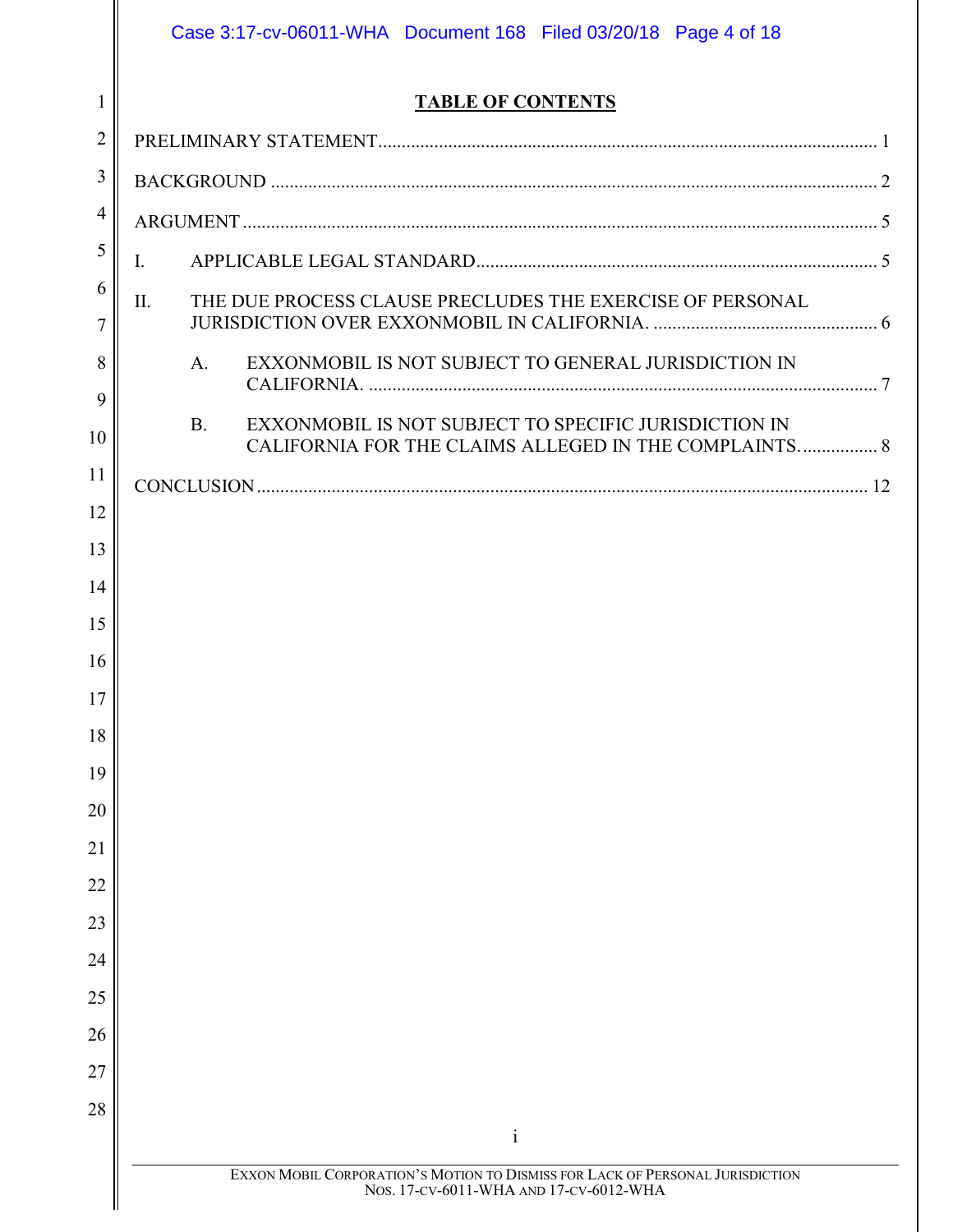1

2

3

**CASES**

4

5

6

7

8

9

10

11

12

13

14

15

16

17

18

19

20

21

22

23

24

25

26

27

28

# **TABLE OF AUTHORITIES**

**Page(s)**

| AM Trust v. UBS AG,                                                                                                                |  |
|------------------------------------------------------------------------------------------------------------------------------------|--|
| Axiom Foods, Inc. v. Acerchem Int'l, Inc.,                                                                                         |  |
| BNSF Ry. Co. v. Tyrrell,                                                                                                           |  |
| Bristol-Myers Squibb Co. v. Superior Court of Cal., S.F. Cty.,                                                                     |  |
| Chan v. Soc'y Expeditions, Inc.,                                                                                                   |  |
| Daimler AG v. Bauman,                                                                                                              |  |
| Electronic Frontier Foundation v. Global Equity Management (SA) Pty Ltd.,                                                          |  |
| Glencore Grain Rotterdam B.V. v. Shivnath Rai Harnarain Co.,                                                                       |  |
| Hanwa American Corp. v. Telling Indus., LLC,                                                                                       |  |
| Ivy Bridge University, LLC v. Higher Learning Comm'n,                                                                              |  |
| Martinez v. Aero Caribbean,                                                                                                        |  |
| Native Village of Kivalina v. ExxonMobil Corp.,<br>663 F. Supp. 2d 863 (N.D. Cal. 2009), aff'd on other grounds, 696 F.3d 849 (9th |  |
| Poga Mgmt Partners LLC v. Medfiler,                                                                                                |  |
| Univ. of Texas S.W. Med. Ctr. v. Nassar,                                                                                           |  |
| Williams v. Yamaha Motor Co.,                                                                                                      |  |
| $\ddot{\mathbf{i}}$                                                                                                                |  |

EXXON MOBIL CORPORATION'S MOTION TO DISMISS FOR LACK OF PERSONAL JURISDICTION NOS. 17-CV-6011-WHA AND 17-CV-6012-WHA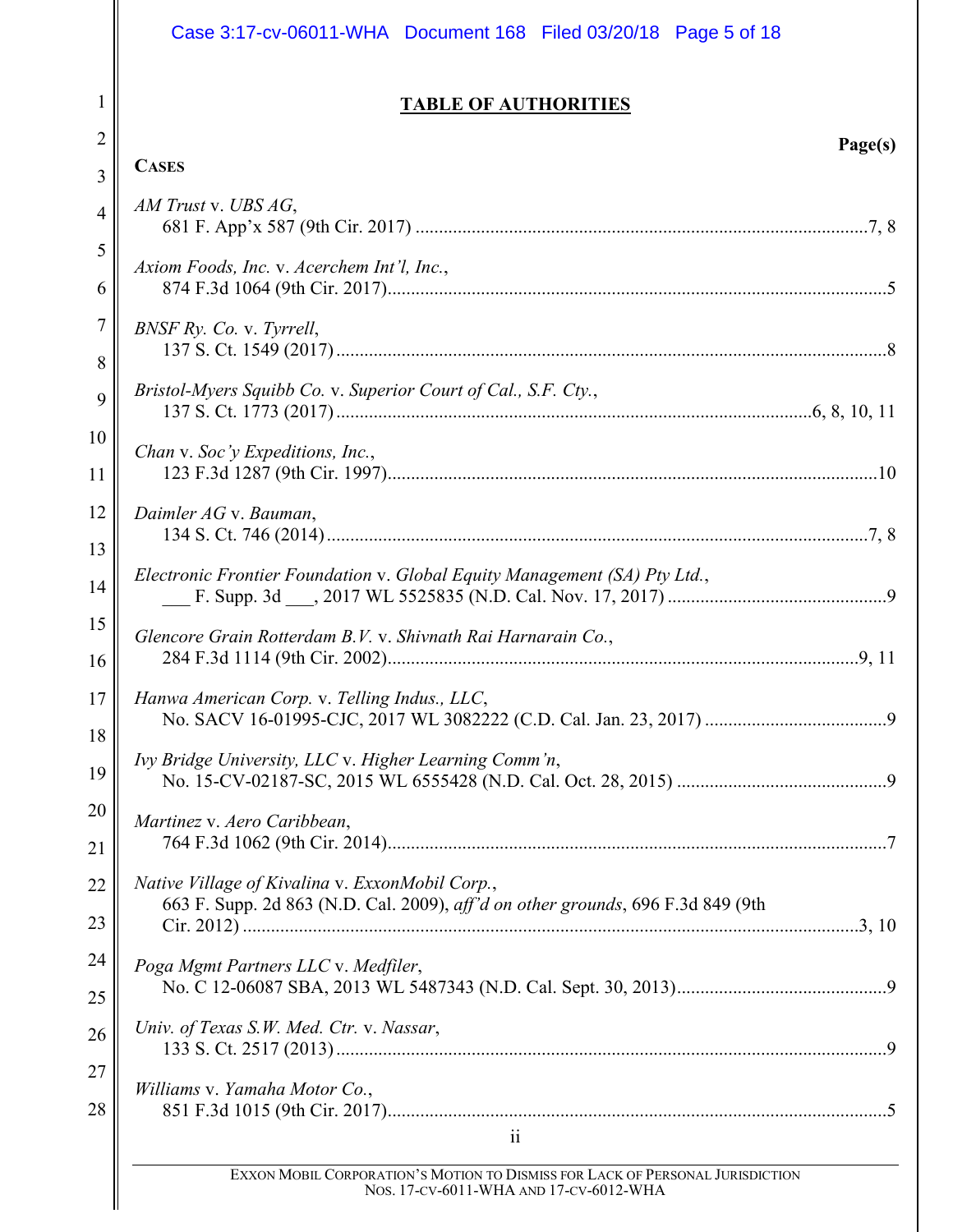|                  | Case 3:17-cv-06011-WHA Document 168 Filed 03/20/18 Page 6 of 18                                                         |
|------------------|-------------------------------------------------------------------------------------------------------------------------|
| $\mathbf{1}$     | <b>OTHER AUTHORITIES</b>                                                                                                |
| $\overline{2}$   | Richard Heede, Tracing Anthropogenic Carbon Dioxide and Methane Emissions to                                            |
| $\mathfrak{Z}$   | Fossil Fuel and Cement Producers, 1854-2010, CLIMATIC CHANGE, Jan. 2014 3                                               |
| $\overline{4}$   |                                                                                                                         |
| $\mathfrak{S}$   |                                                                                                                         |
| 6                |                                                                                                                         |
| $\boldsymbol{7}$ |                                                                                                                         |
| $\,8\,$          |                                                                                                                         |
| $\mathbf{9}$     |                                                                                                                         |
| $10\,$           |                                                                                                                         |
| 11<br>12         |                                                                                                                         |
| 13               |                                                                                                                         |
| 14               |                                                                                                                         |
| 15               |                                                                                                                         |
| 16               |                                                                                                                         |
| $17\,$           |                                                                                                                         |
| $18\,$           |                                                                                                                         |
| 19               |                                                                                                                         |
| 20               |                                                                                                                         |
| 21               |                                                                                                                         |
| $22\,$           |                                                                                                                         |
| 23               |                                                                                                                         |
| 24               |                                                                                                                         |
| 25               |                                                                                                                         |
| 26               |                                                                                                                         |
| $27\,$           |                                                                                                                         |
| 28               | $\rm iii$                                                                                                               |
|                  | EXXON MOBIL CORPORATION'S MOTION TO DISMISS FOR LACK OF PERSONAL JURISDICTION<br>NOS. 17-CV-6011-WHA AND 17-CV-6012-WHA |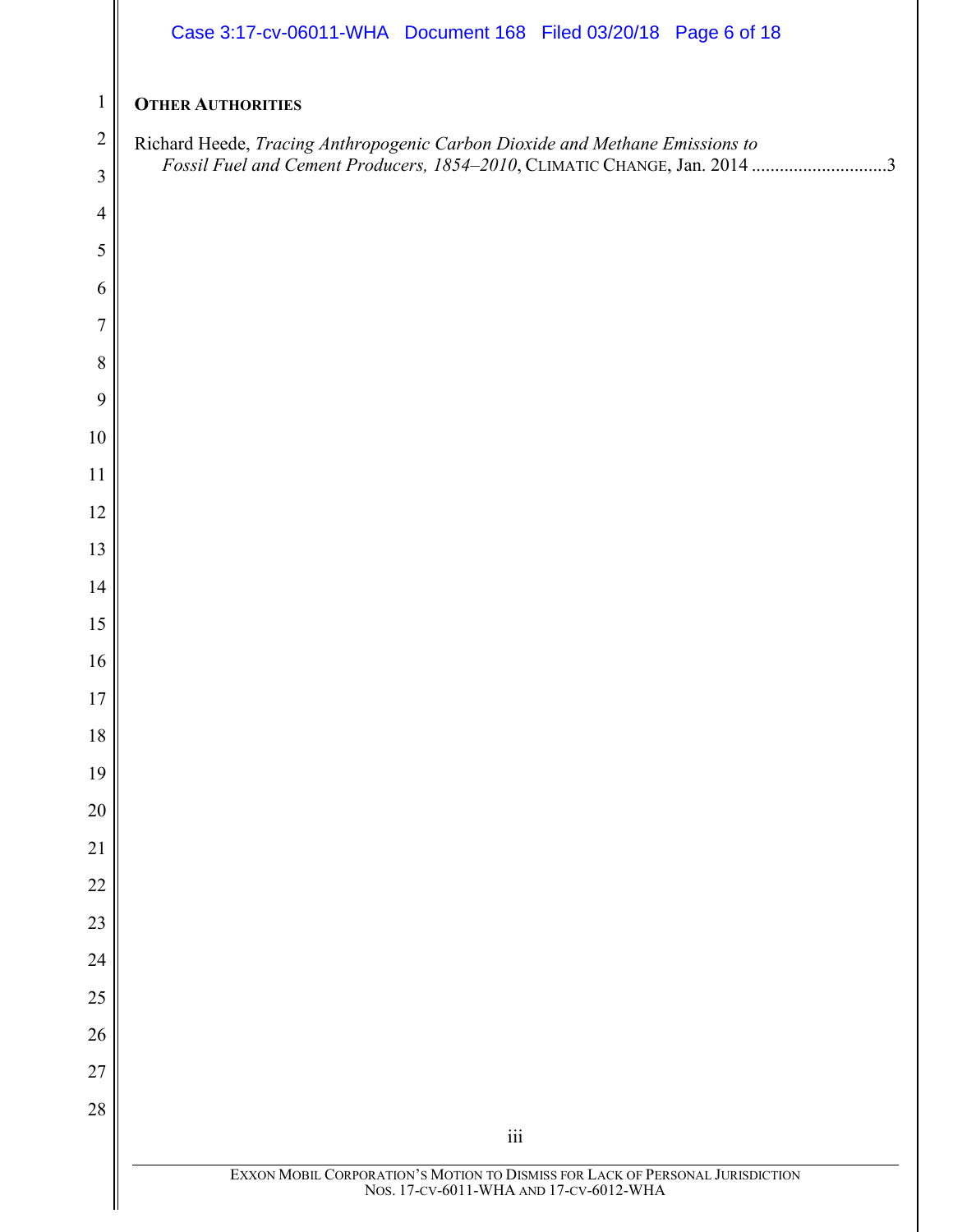# **MEMORANDUM OF POINTS AND AUTHORITIES**

Defendant Exxon Mobil Corporation ("ExxonMobil") respectfully submits this memorandum of points and authorities in support of its motion pursuant to Federal Rule of Civil Procedure 12(b)(2) to dismiss it from this case for lack of personal jurisdiction.<sup>[1](#page-6-1)</sup>

# **PRELIMINARY STATEMENT**

Frustrated by their inability to effectuate fundamental changes to worldwide energy policy within the confines of our federal system, the Cities of San Francisco and Oakland (together, the "Cities") ask the Court to wade into a political thicket and fundamentally reshape the energy industry as we know it. To achieve this goal, the Cities invite the Court to pass judgment on the social utility of the "use of fossil fuels – oil, natural gas and coal" from "the mid Nineteenth Century to present" to weigh, with the benefit of hindsight, the relative costs and benefits of every business activity and decision ExxonMobil has undertaken in its 135-year history. (Compl. ¶¶ 2, 10.)[2](#page-6-2) Putting to one side the justiciability of these policy questions, and the hypocrisy in the Cities' continued reliance on fossil fuels while advancing such claims, the Complaints suffer from a defect that is simpler, but equally fatal: they were filed in the wrong forum.

16 17 18 19 20 21 22 23 24 The same federal system that prevents the Cities from making international energy policy also cabins the authority of tribunals in California to impose liability on out-of-state actors like ExxonMobil, a Texas-based company incorporated in New Jersey. Due process requires that if courts in California are to sit in judgment of ExxonMobil, the plaintiff seeking that judgment must be able to demonstrate that its injuries would not have occurred but for ExxonMobil's activities in California. That causal link is lacking where, as here, a complaint pleads scant connections to California while claiming injuries resulting from an undifferentiated global phenomenon "centuries in the making," and allegedly caused by "combustion in worldwide machinery that use [fossil fuels], like automobiles, jets, ships, train engines, powerplants, heating systems, factories, and so on." (Order Denying

<span id="page-6-2"></span>27  $2$  The Cities' two Complaints are virtually identical. Because the similarly numbered paragraphs in each Complaint contain similar allegations, this motion will simply cite to the "Compl."

28

1

2

3

4

<span id="page-6-0"></span>5

6

7

8

9

10

11

12

13

14

<span id="page-6-1"></span><sup>25</sup> 26 ExxonMobil is filing the instant motion prior to the March 21, 2018 tutorial the Court has ordered. ExxonMobil does not waive its objection to personal jurisdiction by appearing at, or participating in, the tutorial.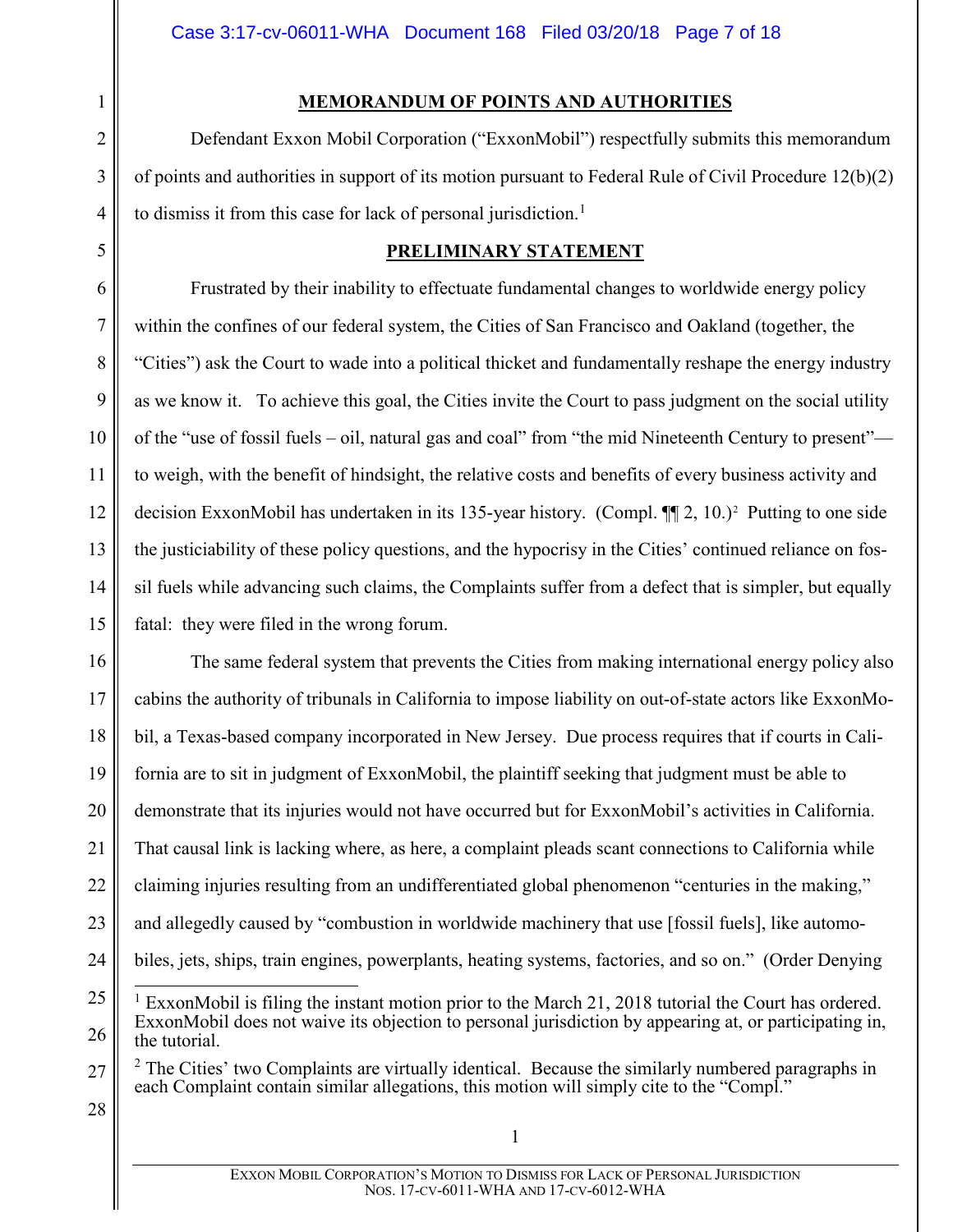1 2 3 4 5 6 7 8 9 10 11 12 13 Remand at  $2, 4.$ )<sup>[3](#page-7-1)</sup> Indeed, as the Court has already discerned, the Cities' "theory is not actually tied to operations in California" at all, but rather "tied to global effects" that are alleged to impact the Cities—along with virtually every other location on the planet. (Feb. 8, 2018 Hr'g Tr. (Sestito Decl. Ex.  $1$ <sup>[4](#page-7-2)</sup> at 25:16-18.) Compounding this pleading failure, in seeking remand to state court, the Cities have now *twice* argued that there is *not* a causal link between their claimed injuries and any Defendant's discrete activities at any particular place or time. Having twice advanced a contrary position, the Cities cannot seriously contend that ExxonMobil's limited activities in California are a "but for" cause of their purported injuries. Under these circumstances, the exercise of personal jurisdiction over ExxonMobil in connection with the Cities' claims would be improper, and would discard well-settled principles that prevent a corporation from being called to answer for *all* of its business activities wherever it conducts *any* of its business activities. The Complaints fail to plead sufficient contacts to require ExxonMobil to defend itself against such sweeping claims in this forum, and ExxonMobil therefore should be dismissed from these cases.

### **BACKGROUND**

15 16 17 18 19 20 21 22 23 The Cities seek to hold ExxonMobil and four other energy companies uniquely liable for virtually all of the alleged negative consequences of the energy system that humanity has developed and relied on since the Industrial Revolution—as the Complaints put it, "from the mid Nineteenth Century to present." (Compl. ¶ 10.) Although the Complaints claim not to take issue with carbon emissions directly, by the Complaints' own telling, the consequences the Cities complain of are the result of the combustion of fossil fuels, which "release[s] greenhouse gases … which trap atmospheric heat and increase global temperatures." (Compl. ¶ 38.) This warming, the Complaints claim, leads to "accelerated sea level rise through thermal expansion of ocean water and melting of land-based ice." (Compl. ¶ 1.)

24

<span id="page-7-0"></span>14

<span id="page-7-1"></span>25 26

<span id="page-7-2"></span>27

<sup>&</sup>lt;sup>3</sup> References to the "Order Denying Remand" are to the Order Denying Plaintiffs' Motion to Remand, docketed at ECF No. 134 in the Oakland case (No. 3:17-cv-6011) and ECF No. 116 in the San Francisco case (No. 3:17-cv-6012).

<sup>4</sup> References to the "Sestito Decl." refer to the Declaration of Dawn Sestito In Support of Exxon Mobil Corporation's Motion to Dismiss for Lack of Personal Jurisdiction, filed herewith.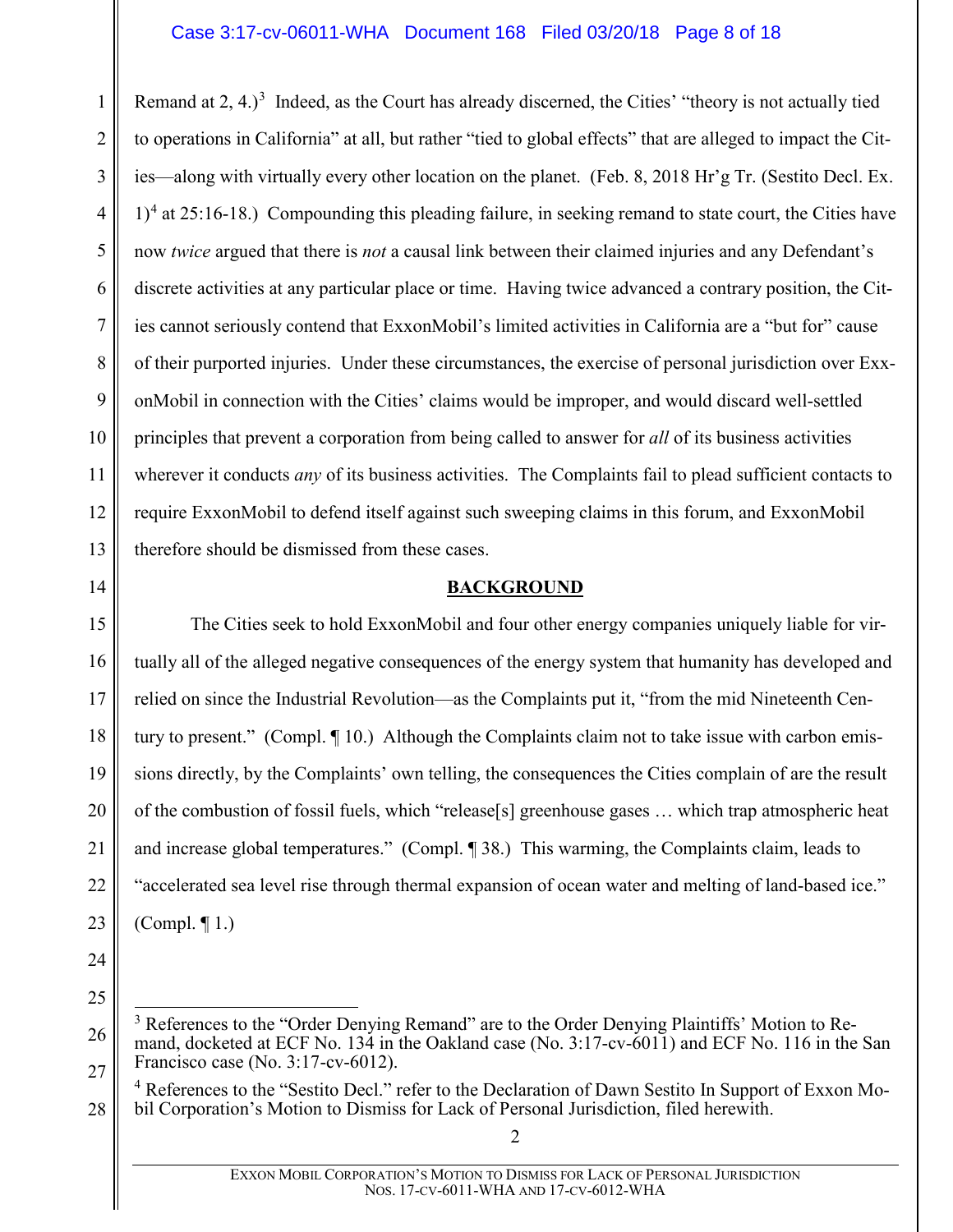#### Case 3:17-cv-06011-WHA Document 168 Filed 03/20/18 Page 9 of 18

Although the Cities seek to lay *all* of the costs of responding to these phenomena at the feet of ExxonMobil and its four co-defendants jointly and severally (Compl. ¶ 10), as the Court has recognized in denying remand, the Complaints also implicate the conduct of innumerable third parties anybody who may have used the "automobiles, jets, ships, train engines, powerplants, heating systems, [and] factories" to combust fossil fuels since the Industrial Revolution. (Order Denying Remand at 2.) Indeed, the Complaints freely acknowledge that there are "other contributors to the harm" that the Cities identify as the basis for their claims. (Compl. 10.)

8 9 10 11 12 13 14 15 16 17 18 19 20 21 22 Notwithstanding the contribution of billions of third parties to the situation the Cities complain of, the Complaints make no effort to tie any particular climate-related injury—whether a storm surge or generalized sea level rise—to any particular carbon emissions. Nor do the Complaints plead any link between such emissions and any particular emitter or, as necessary for Plaintiffs' claims, to any conduct of the defendant fossil fuel producers or marketers. And although the Cities' Complaints in these cases do not admit that such attribution is impossible, in another case brought by the Cities' private attorney, Matthew Pawa, Judge Saundra Brown Armstrong ruled that "there is no realistic possibility of tracing any particular alleged effect of global warming to any particular emissions by any specific person, entity, or group at any particular point in time." *Native Village of Kivalina* v. *ExxonMobil Corp.*, 663 F. Supp. 2d 863, 880 (N.D. Cal. 2009), *aff'd on other grounds*, 696 F.3d 849 (9th Cir. 2012). Consistent with Judge Armstrong's reasoning, Mr. Pawa recently conceded as much in a parallel nuisance lawsuit filed against the same five defendants in New York. There, the plaintiff City of New York—in a filing signed by Mr. Pawa—admitted that the "[g]reenhouse gas molecules" purportedly causing New York City's claimed injuries "cannot be traced to their source" because they "quickly diffuse and commingle in the atmosphere." (Sestito Decl. Ex.  $2 \P 58$  $2 \P 58$  $2 \P 58$ .)<sup>5</sup>

<span id="page-8-0"></span>23

1

2

3

4

5

6

7

<span id="page-8-2"></span>24 25 26 27 <sup>5</sup> The complaint filed by Mr. Pawa on behalf of the City of New York also states that the five defendants in *this* case are, at most, collectively responsible for a mere 11% of global emissions since the Industrial Revolution. (Sestito Decl. Ex. 2  $\P$  3.) Moreover, the New York City complaint and the sources it relies upon assert that 97% of emissions since the Industrial Revolution have no connection to ExxonMobil at all (*see* Richard Heede, *Tracing Anthropogenic Carbon Dioxide and Methane Emissions to Fossil Fuel and Cement Producers, 1854–2010*, CLIMATIC CHANGE, Jan. 2014, https://link.springer.com/article/10.1007/s10584-013-0986-y), and approximately 90% of the 3% of emissions that *may* have some link to ExxonMobil were emitted by unknown third parties, not Exx-

<span id="page-8-1"></span>onMobil itself. (Sestito Decl. Ex. 2 ¶ 3.) ExxonMobil does not concede that greenhouse gases can be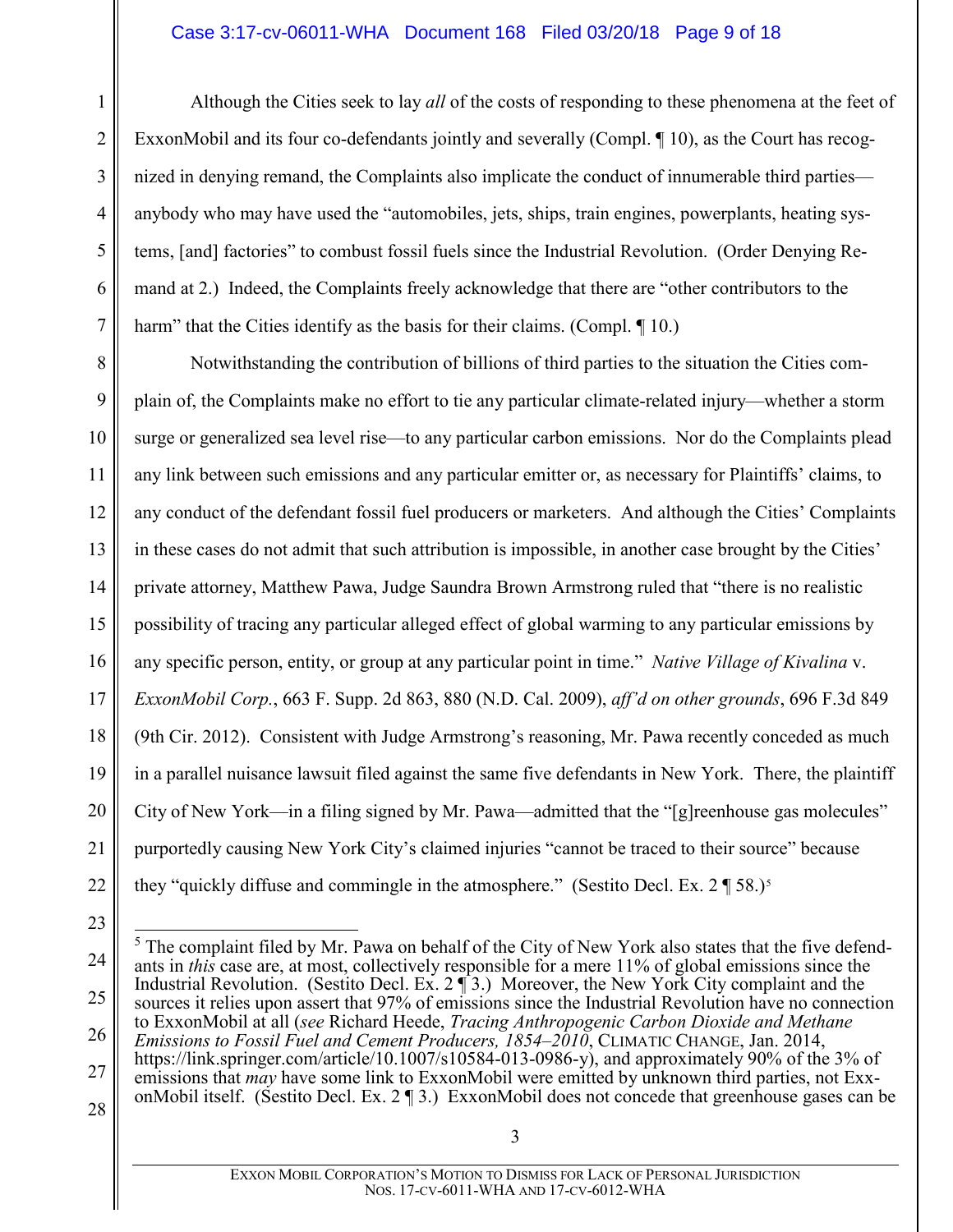### Case 3:17-cv-06011-WHA Document 168 Filed 03/20/18 Page 10 of 18

1

2

3

4

5

6

7

8

9

10

11

12

13

14

15

16

17

18

19

20

21

22

23

27

28

In stark contrast to the broad sweep of the Cities' claims, the Complaints' allegations regarding ExxonMobil's connections to California are remarkably narrow. As alleged in the Complaints, ExxonMobil's claimed "connections to California" are limited to the following facts:

*First*, the Complaints allege that ExxonMobil "through its [non-party] subsidiaries, produces" some unspecified quantum of oil in California and "owns and/or operates port facilities in California for receipt of" some unspecified amount of crude oil. (Compl. ¶ 36.) These allegations do not claim that the marketing, sale, or combustion of any such oil—wherever that may occur—has any causal relationship to the Cities' claimed injuries.

*Second*, the Complaints claim that ExxonMobil *previously* "owned and operated" two refineries in California where "crude oil was refined into finished fossil fuel products." (*Id.*) Here too, the Complaints fail to assert that the fossil fuels refined at these facilities were extracted by ExxonMobil, or that the finished fossil fuel products produced at these refineries caused the Cities' injuries.

*Third*, the Complaints allege that ExxonMobil, "through its [non-party] subsidiaries" produces oil *in Alaska*, and that, on pure information and belief, some unspecified amount of such oil is transported to California. (*Id.*) Again, the Complaints fail to allege that the combustion of this oil which traverses California—but which concededly is produced elsewhere—caused the sea level rise or other injuries of which the Cities complain.

*Fourth*, the Complaints assert that "Exxon-branded gasoline stations" exist in California. (*Id.*) In other words, the Complaints allege that ExxonMobil's trademarks may be displayed at service stations here. There is no allegation that these service stations are owned or operated by ExxonMobil. Nor is there any allegation that these stations sell fossil fuels extracted by ExxonMobil. Needless to say, the Complaints likewise fail to allege that any fossil fuels sold by such stations caused the Cities' claimed injuries.

24 25 26 *Fifth*, and finally, the Complaints claim that "Exxon offers credit cards to consumers, through its interactive website, to promote sales of gasoline and other products at its branded gasoline stations" and "offer[s] consumers discounts" on gasoline at ExxonMobil-branded stations. (*Id.*) These

 attributed to particular emitters as the New York City complaint suggests, nor does it concede the accuracy of the methodology used in the sources cited by the New York City complaint.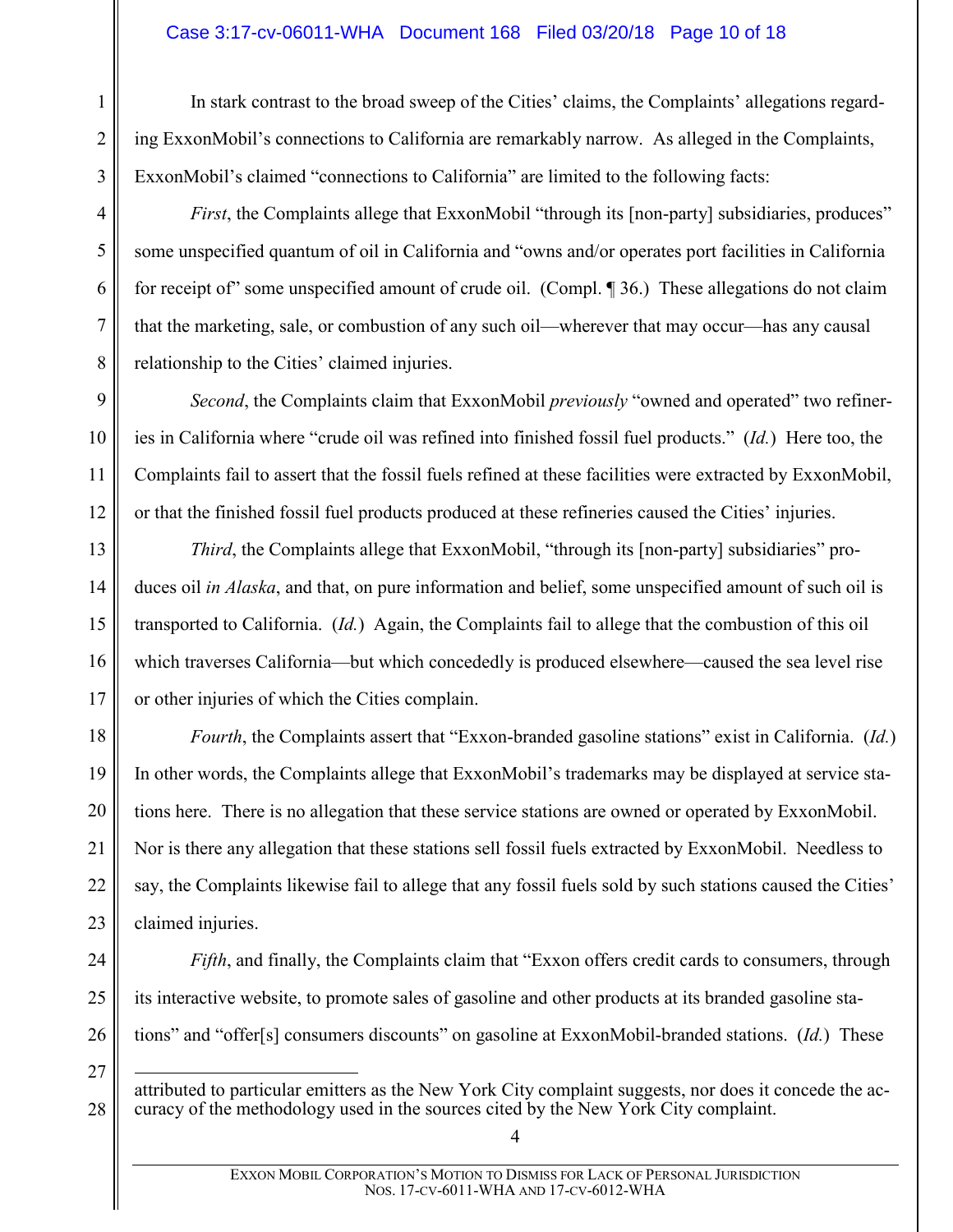# Case 3:17-cv-06011-WHA Document 168 Filed 03/20/18 Page 11 of 18

allegations do not reference California at all, but instead simply describe purported aspects of the nationwide retail gasoline business without any suggestion that these activities have any relation to the Cities' claimed injuries in this case.

In sum, the Cities' Complaints ask a California court to compel ExxonMobil and four other defendants to mitigate a "worldwide predicament" created by a "national and international geophysical phenomenon" caused, in large part, by billions of third parties, all without pleading that ExxonMobil's conduct in California was a but-for cause of the Cities' claimed injuries—a theory of causation that, even if pled, would be contrary to both common sense and the existing law in this District laid down in *Kivalina*. (Order Denying Remand at 3, 5.) On this slim foundation, the Cities seek to hale out-of-state actor ExxonMobil into Court to answer for alleged climatic injuries supposedly caused by the sum total of its worldwide business operations, and those of all other producers and users of fossil fuels, spanning the company's entire 135-year history.

#### <span id="page-10-2"></span>**ARGUMENT**

The California contacts alleged in the Complaints do not supply a basis to compel ExxonMobil to defend the entirety of its worldwide business activities in a foreign forum. As detailed below, to hold otherwise would be to abandon settled notions of due process and to instead endorse jurisdictional theories with no apparent limiting principle.

18

1

2

3

4

5

6

7

8

9

10

11

12

<span id="page-10-0"></span>13

14

15

16

17

#### <span id="page-10-3"></span><span id="page-10-1"></span>**I. APPLICABLE LEGAL STANDARD**

19 20 21 22 23 24 25 26 27 28 "Federal courts apply state law to determine the bounds of their jurisdiction over a party." *Williams* v. *Yamaha Motor Co.*, 851 F.3d 1015, 1020 (9th Cir. 2017) (citing Fed. R. Civ. P.  $4(k)(1)(A)$ ). California authorizes its courts to exercise jurisdiction "to the full extent that such exercise comports with due process." *Id.* (citing Cal. Civ. Proc. Code § 410.10). Accordingly, "the jurisdictional analyses under [California] state law and federal due process are the same." *Axiom Foods, Inc.* v. *Acerchem Int'l, Inc.*, 874 F.3d 1064, 1067 (9th Cir. 2017) (quoting *Mavrix Photo, Inc.* v. *Brand Techs., Inc.*, 647 F.3d 1218, 1223 (9th Cir. 2011)). To exercise jurisdiction consistent with due process, a plaintiff must, *inter alia*, demonstrate that its claim is "one which arises out of or relates to the defendant's forum-related activities." *Id.* at 1068 (quoting *Dole Food Co., Inc.* v. *Watts*, 303 F.3d 1104, 1111 (9th Cir. 2002)). As the party haling defendants into court, the "plaintiff bears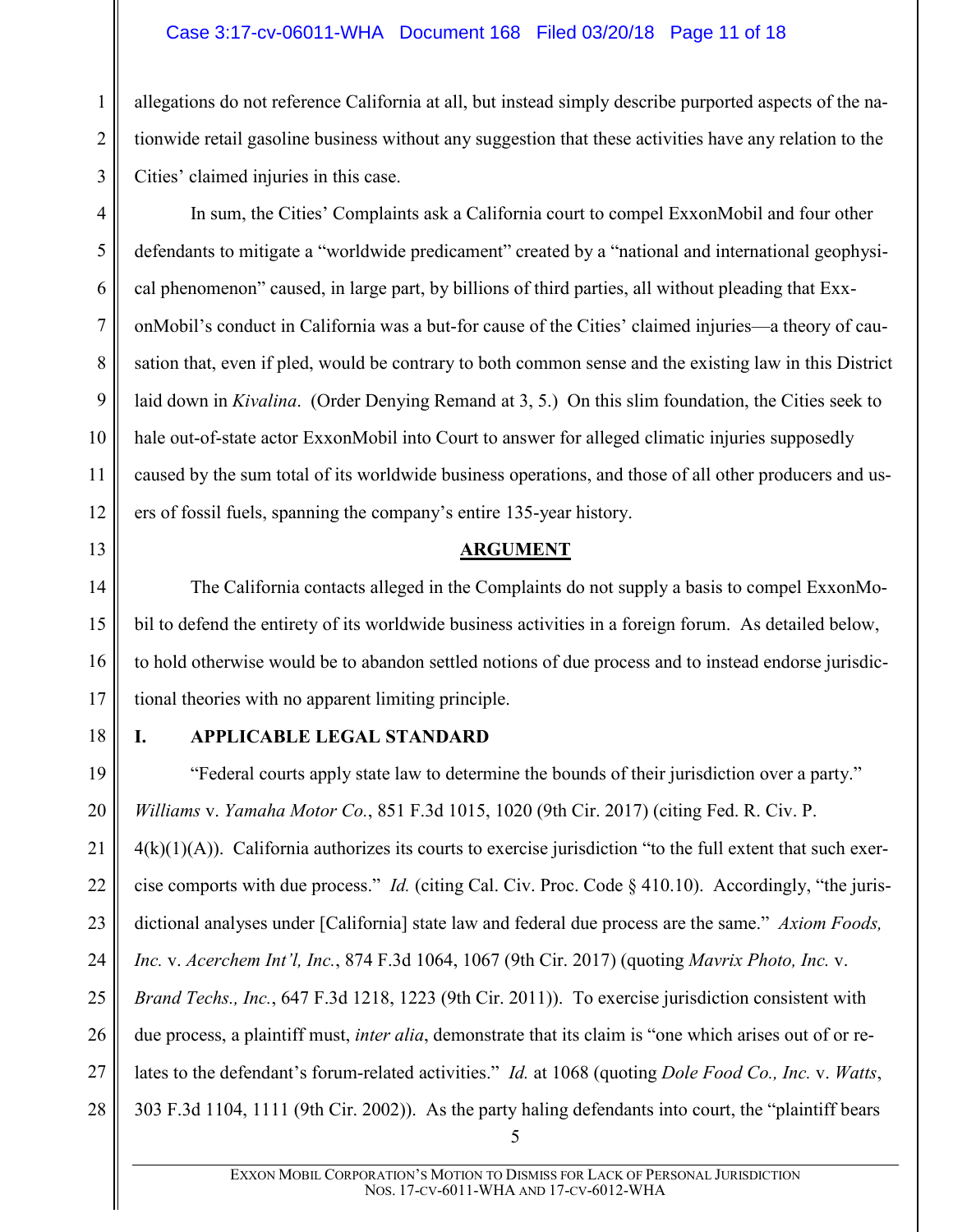the burden of satisfying" this requirement. *Id.* (quoting *Schwarzenegger* v. *Fred Martin Motor Co.*, 374 F.3d 797, 802 (9th Cir. 2004)).

3 4

5

6

7

8

9

10

11

12

13

14

15

1

2

# <span id="page-11-0"></span>**II. THE DUE PROCESS CLAUSE PRECLUDES THE EXERCISE OF PERSONAL JURISDICTION OVER EXXONMOBIL IN CALIFORNIA.**

<span id="page-11-1"></span>"[R]estrictions on personal jurisdiction 'are more than a guarantee of immunity from inconvenient or distant litigation. They are a consequence of territorial limitations on the power of the respective States.'" *Bristol-Myers Squibb Co.* v. *Superior Court of Cal., S.F. Cty.*, 137 S. Ct. 1773, 1780 (2017) (quoting *Hanson* v. *Denckla*, 357 U.S. 235, 251 (1958)). Accordingly, as the Court in *Bristol-Myers Squibb* confirmed mere months ago:

Even if the defendant would suffer minimal or no inconvenience from being forced to litigate before the tribunals of another State; even if the forum State has a strong interest in applying its law to the controversy; even if the forum State is the most convenient location for litigation, the Due Process Clause, acting as an instrument of interstate federalism, may sometimes act to divest the State of its power to render a valid judgment.

16 17 18 19 137 S. Ct. at 1780-81 (quoting *World-Wide Volkswagen Corp.* v. *Woodson*, 444 U.S. 286, 294 (1980)). In recognition of this bedrock principle of our federal system, the exercise of authority over an out-of-state defendant is "'subject to review for compatibility with the Fourteenth Amendment's Due Process Clause" because the "'assertion of jurisdiction exposes defendants to the [forum] State's

20 21 coercive power.'" *Id.* at 1779 (quoting *Goodyear Dunlop Tires Operations, S.A.* v. *Brown*, 564 U.S. 915, 918 (2011)).

22 23 24 25 26 27 The Due Process Clause cabins the authority of courts in a particular forum to exercise coercive power on out-of-state defendants within "two types of personal jurisdiction: 'general' (sometimes called 'all-purpose') jurisdiction and 'specific' (sometimes called 'case-linked') jurisdiction." *Id.* at 1780 (citing *Goodyear*, 564 U.S. at 919). A court properly imbued with general jurisdiction may hear any claim against a defendant, even if all the conduct underlying the claim occurred outside of the forum state. *Id.* But our federal system limits the exercise of general jurisdiction to forums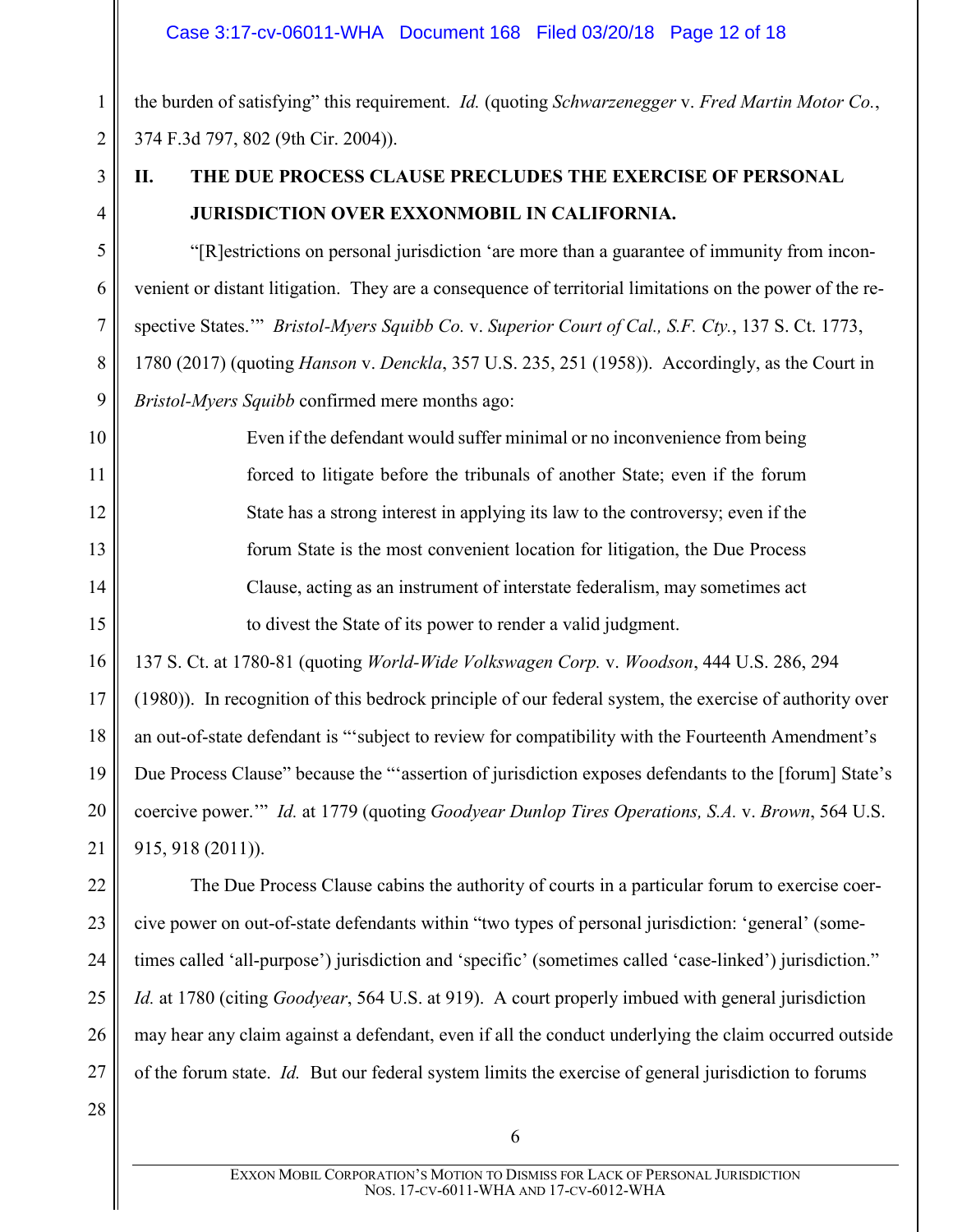### Case 3:17-cv-06011-WHA Document 168 Filed 03/20/18 Page 13 of 18

where a defendant "'is fairly regarded as at home.'" *Id.* (quoting *Goodyear*, 564 U.S. at 924). Specific jurisdiction, by contrast, may be proper where a defendant is not "at home," but must be predicated on a substantial relationship between the forum and the discrete claim asserted—in other words, for a court "to exercise specific jurisdiction [over a particular defendant], 'the *suit*' must 'aris[e] out of or relat[e] to the defendant's contacts with the *forum*.'" *Id.* (quoting *Daimler AG* v. *Bauman*, 134 S. Ct. 746, 754 (2014)). Application of these well-settled principles demonstrates that out-of-state defendant ExxonMobil is not susceptible to jurisdiction under either theory, and must be dismissed from this case.

# 9

10

1

2

3

4

5

6

7

8

# <span id="page-12-0"></span>**A. EXXONMOBIL IS NOT SUBJECT TO GENERAL JURISDICTION IN CALIFORNIA.**

11 12 13 14 15 16 17 18 It should be a matter of little dispute that ExxonMobil is not subject to "general" jurisdiction in California. Due process permits courts to exercise general jurisdiction over a defendant—and hear any and all claims against that defendant—only when that defendant can be deemed "at home" in the forum state. But a defendant is "at home" in a forum only when it: (1) is incorporated in the forum; (2) has its primary place of business in that forum; or (3), in an "exceptional case," has operations that are "so substantial and of such a nature as to render the corporation at home" in the forum. *Daimler*, 134 S. Ct. at 760-61, 761 n.19; *AM Trust* v. *UBS AG*, 681 F. App'x 587, 588 (9th Cir. 2017).

<span id="page-12-3"></span><span id="page-12-2"></span><span id="page-12-1"></span>19 20 21 22 23 24 25 26 27 None of the above considerations applies to ExxonMobil. The Complaints themselves acknowledge that ExxonMobil is a New Jersey corporation with its "principal place of business" in Irving, Texas. (Compl. ¶ 24.) The connections between ExxonMobil and California alleged in the Complaints do not describe an "exceptional case" that would make ExxonMobil "at home" here. *See Daimler*, 134 S. Ct. at 761 n.19; *UBS AG*, 681 F. App'x at 588. To the contrary, ExxonMobil's contacts with California "are minor compared to its other worldwide contacts." *Martinez* v. *Aero Caribbean*, 764 F.3d 1062, 1070 (9th Cir. 2014) (affirming an order of this Court dismissing plaintiffs' claims for want of general jurisdiction). And those contacts are no more extensive than those of any other "multinational, integrated" company (Compl. ¶ 24) that has, at some point in the past, main-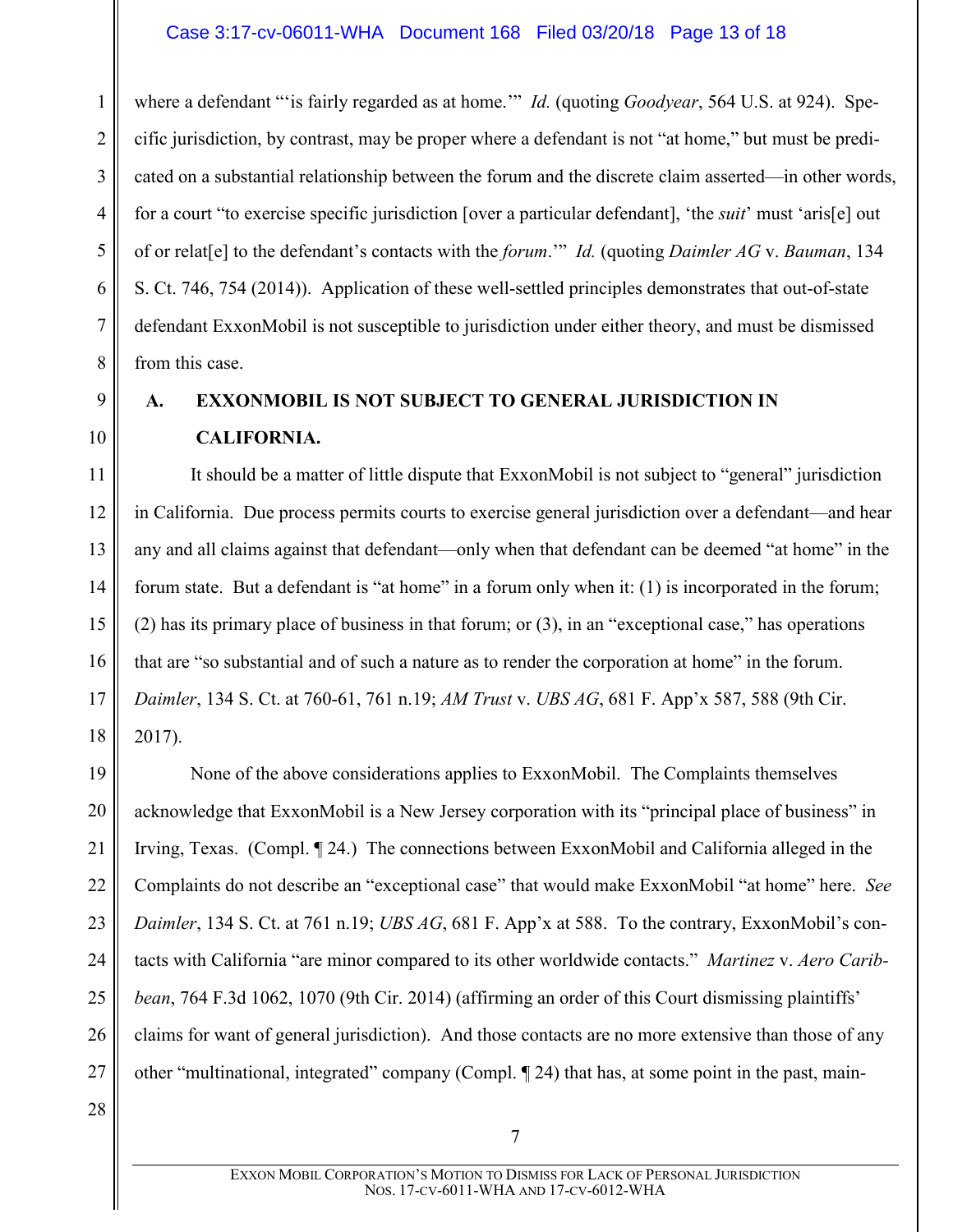#### Case 3:17-cv-06011-WHA Document 168 Filed 03/20/18 Page 14 of 18

tained some facilities here, conducted interstate commerce, and engaged in national advertising campaigns in major centers of trade. If ExxonMobil could be deemed "at home" in California based on the mundane contacts described in the Complaint, it is difficult to conceive of a large company that would not be. *See Daimler*, 134 S. Ct. at 761.

<span id="page-13-4"></span><span id="page-13-1"></span>That is precisely what *Daimler* sought to avoid. As Justice Ginsburg cautioned in *Daimler* and the Ninth Circuit observed in *UBS AG*, "[a] corporation that operates in many places can scarcely be deemed at home in all of them." *UBS AG*, 681 F. App'x at 588 (quoting *Daimler*, 134 S. Ct. at 762 n.20). The exercise of general jurisdiction over ExxonMobil in this case could be justified only by resort to a "doing business" theory that the law has "evolved" away from. *Daimler*, 134 S. Ct. at 762 n.20. A finding of general jurisdiction over ExxonMobil in California thus cannot be squared with controlling precedents that foreclose such a theory. *See BNSF Ry. Co.* v. *Tyrrell*, 137 S. Ct. 1549, 1558-59 (2017) (declining to find an "exceptional case" justifying general jurisdiction in Montana, where a Texas-based Delaware corporation maintained "over 2,000 miles of railroad track and more than 2,000 employees"); *see also UBS AG*, 681 F. App'x at 588-89 (rejecting "a rule that would subject a large bank to general personal jurisdiction in any state in which the bank maintains a branch").

17

1

2

3

4

5

6

7

8

<span id="page-13-2"></span>9

10

11

12

13

14

15

16

18

# <span id="page-13-0"></span>**B. EXXONMOBIL IS NOT SUBJECT TO SPECIFIC JURISDICTION IN CALIFOR-NIA FOR THE CLAIMS ALLEGED IN THE COMPLAINTS.**

<span id="page-13-3"></span>19 20 21 22 23 24 25 26 The Due Process Clause likewise does not permit the exercise of specific jurisdiction over ExxonMobil in connection with the claims asserted by the Cities. The exercise of specific jurisdiction requires that a claim asserted by a plaintiff "aris[es] out of or relat[es] to the defendant's contacts with the forum." *Bristol-Myers Squibb*, 137 S. Ct. at 1780 (quoting *Daimler*, 134 S. Ct. at 754). Yet as this Court has already observed during oral argument on the Cities' motion to remand, Plaintiffs' "theory is not actually tied to operations in California," and instead is "tied to global effects" that are claimed to impact the Cities—as well as essentially every other location on Earth. (Sestito Decl. Ex. 1 at 25:16-18). That is fatal to the exercise of specific jurisdiction over ExxonMobil in this forum.

27 28 In this Circuit, to adequately allege that claims "arise out of" a defendant's forum contacts, the plaintiff must establish "but for" causation, *i.e.*, "that it would not have been injured 'but for' [the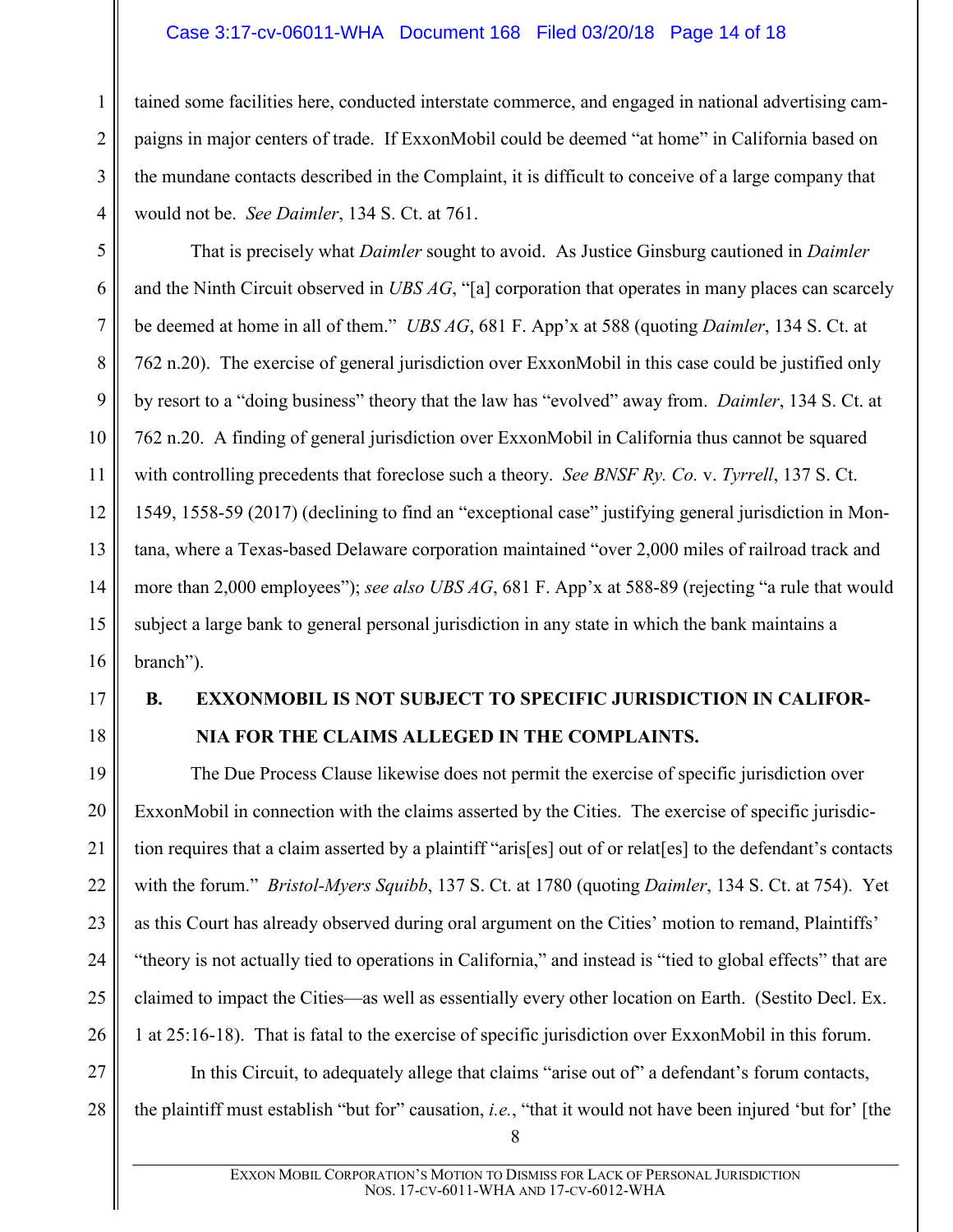#### <span id="page-14-5"></span><span id="page-14-1"></span>Case 3:17-cv-06011-WHA Document 168 Filed 03/20/18 Page 15 of 18

1 2 3 4 5 6 7 8 9 Defendant's] contacts with California." *Glencore Grain Rotterdam B.V.* v. *Shivnath Rai Harnarain Co.*, 284 F.3d 1114, 1123 (9th Cir. 2002) (citing *Doe* v. *Unocal Corp.*, 248 F.3d 915, 924 (9th Cir.  $2001$ ) (per curiam)). <sup>[6](#page-14-6)</sup> And it is "textbook" law "that an action 'is not regarded as a cause of an event if the particular event would have occurred without it.'" *Univ. of Texas S.W. Med. Ctr.* v. *Nassar*, 133 S. Ct. 2517, 2525 (2013) (quoting W. Keeton, D. Dobbs, R. Keeton, & D. Owen, *Prosser and Keeton on Law of Torts* 265 (5th ed. 1984)). The Cities' Complaints do not even attempt to hurdle this bar and—consistent with the Court's prior observation—the Cities have, in fact, already conceded that their claims are not reliant on the Defendants' conduct in California or any other particular place.

10 11 12 13 14 15 16 17 18 19 Disregarding their burden to plead facts establishing jurisdiction, the Cities' Complaints fail to even allege, let alone plausibly, that the climatic injuries the Cities claim to have suffered—which purportedly result from worldwide fossil fuel use from "the mid Nineteenth Century to present" *would not have occurred* absent the limited contacts alleged between ExxonMobil and California: unspecified quantities of oil being produced or refined in, or transiting through, California, or Exxon branding and discounts at service stations in California. (Compl. ¶¶ 10, 36); *Univ. of Texas S.W. Med. Ctr.*, 133 S. Ct. at 2525. Indeed, the Cities' Complaints make no effort whatsoever to tie ExxonMobil's conduct in California to any particular emissions (in California or elsewhere), to any purported climate event supposedly caused by such emissions (in California or elsewhere), or to the specific injuries claimed by the Cities.

20 21 22 Though fatal, this omission is also likely intentional, since another member of this Court has already recognized the inherent impossibility of drawing a causal link between any particular emissions and discrete climatic impacts. As Judge Armstrong explained when dismissing a similar case

<span id="page-14-6"></span><span id="page-14-4"></span><span id="page-14-3"></span><span id="page-14-2"></span><span id="page-14-0"></span><sup>23</sup> 24 25 26 27 28 6 *See also, e.g.*, *Electronic Frontier Foundation* v. *Global Equity Management (SA) Pty Ltd.*, \_\_\_ F. Supp. 3d  $\sim$ , 2017 WL 5525835, at \*9 (N.D. Cal. Nov. 17, 2017) (the arising out of requirement "is met if 'but for' the contacts between the defendant and the forum state, the cause of action would not have arisen"); *Hanwa American Corp. v. Telling Indus., LLC*, No. SACV 16-01995-CJC (JCGx), 2017 WL 3082222, at \*4 (C.D. Cal. Jan. 23, 2017) ("The Ninth Circuit utilizes a 'but for' test to determine whether a particular claim arises out of forum-related activities."); *Ivy Bridge University, LLC* v. *Higher Learning Comm'n*, No. 15-CV-02187-SC, 2015 WL 6555428, at \*5 (N.D. Cal. Oct. 28, 2015) ("The Ninth Circuit applies a 'but-for' test to determine whether a particular claim arises out of or is related to forum-related activities"); *Poga Mgmt Partners LLC* v. *Medfiler*, No. C 12- 06087 SBA, 2013 WL 5487343, at \*7 (N.D. Cal. Sept. 30, 2013) (applying the "but for" test).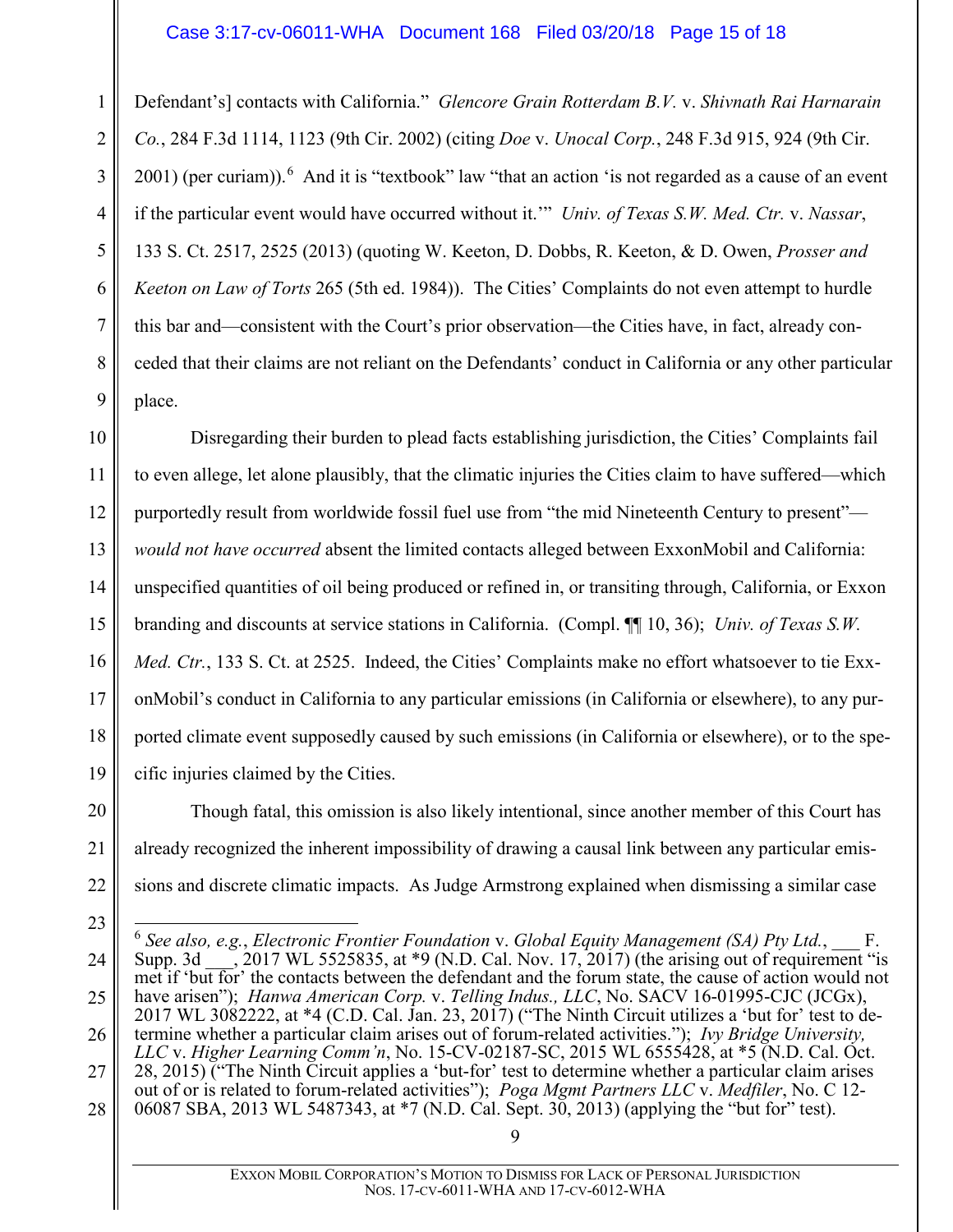brought by Matthew Pawa, the Cities' private, for-profit attorney in this matter:

1

2

3

4

5

<span id="page-15-2"></span>6

18

19

20

21

22

23

[T]he undifferentiated nature of greenhouse gas emissions from all global sources and their worldwide accumulation over long periods of time … makes clear that there is no realistic possibility of tracing any particular alleged effect of global warming to any particular emissions by any specific person, entity, [or] group at any particular point in time.

7 8 9 10 11 12 13 14 15 16 17 *Native Village of Kivalina* v. *ExxonMobil Corp.*, 663 F. Supp. 2d 863, 880 (N.D. Cal. 2009), *aff'd on other grounds*, 696 F.3d 849 (9th Cir. 2012). The Cities' Complaints make no attempt to overcome the logic of *Kivalina*—and the Cities' attorney in this case in fact conceded the validity of Judge Armstrong's reasoning when, on behalf of the City of New York, he recently filed a complaint admitting that "[g]reenhouse gas molecules cannot be traced to their source." (Sestito Decl. Ex. 2 ¶ 58.) Thus, here, as in *Kivalina*, "it is not plausible to state which emissions—emitted by whom and at what time in the last several centuries and at what place in the world—'caused' Plaintiffs' alleged global warming related injuries." 663 F. Supp. 2d at 881.<sup>[7](#page-15-3)</sup> Having failed to plausibly plead that any of ExxonMobil's *worldwide* conduct has caused their injuries, the Cities have, *a fortiori*, failed to carry their burden to demonstrate that their injuries "arise out of" the small sliver of ExxonMobil's worldwide conduct that has occurred in California.<sup>[8](#page-15-4)</sup>

Even more problematic than the Cities' failure to plead how ExxonMobil's California conduct caused their injuries, the Cities have *twice* taken the *opposite* position in prior briefing.

*First*, when seeking remand, the Cities contested Defendants' assertion that this Court has jurisdiction under the Outer Continental Shelf Lands Act ("OCSLA"). According to the Cities' brief (No. 3:17-cv-6011 ECF No. 81; No. 3:17-cv-6012 ECF No. 64), OCSLA jurisdiction would be

<span id="page-15-3"></span><span id="page-15-0"></span><sup>24</sup> 25 26 7 *Cf. Bristol-Myers Squibb*, 137 S. Ct. at 1783 (finding that defendant's use of a California distributor could not justify specific jurisdiction in California because the plaintiffs "have adduced no evidence to show how or by whom the [drug] they took was distributed to the pharmacies that dispensed it to them," and observing that "[i]t is impossible to trace a particular pill" that injured a specific plaintiff to the California-based distributor).

<span id="page-15-4"></span><span id="page-15-1"></span><sup>27</sup> 28 <sup>8</sup> Moreover, Plaintiffs ignore corporate separateness and improperly aggregate the activities of ExxonMobil's subsidiaries and affiliates. *See Chan* v. *Soc'y Expeditions, Inc.*, 123 F.3d 1287, 1294 (9th Cir. 1997). There is no personal jurisdiction in California whether the activities are improperly aggregated to Exxon Mobil Corporation or properly allocated to the various subsidiaries and affiliates.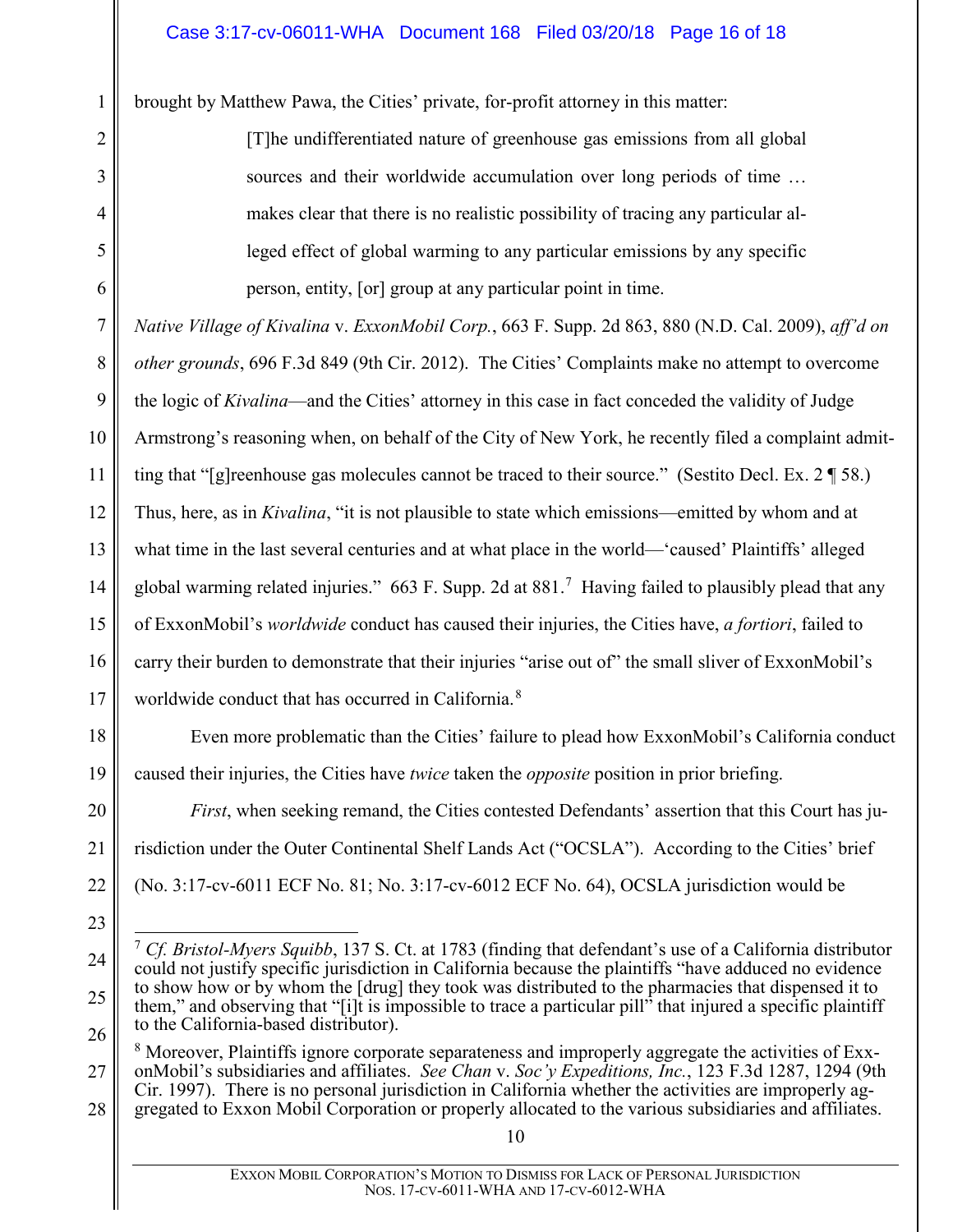#### Case 3:17-cv-06011-WHA Document 168 Filed 03/20/18 Page 17 of 18

1

2

3

4

5

6

7

8

proper only if Defendants' activities on the Outer Continental Shelf were a "but for" cause of the Cities' claimed "global warming injury." (*Id.* at 25.) But, crucially, the Cities expressly *disavowed* such a causal relationship, asserting that their claims are "not dependent on any one subset of defendants' fossil fuel production activities." (*Id.*) Having denied that their "global warming injury" can be causally linked to the substantial fossil fuel extraction activities on the Outer Continental Shelf—an area from which billions of barrels of oil and natural gas are produced (*see* ECF No. 1 ¶ 52)—the Cities cannot suggest in good faith that ExxonMobil's limited activities in California *are* a "but for" cause of their "global warming injury."

9 10 11 12 13 14 15 16 17 18 *Second*, while arguing for remand, the Cities also disputed the assertion that Defendants acted under the supervision of federal officers when producing substantial volumes of fossil fuel pursuant to agreements with, and at the direction of, the federal government. (No. 3:17-cv-6011 ECF No. 108 at 25; No. 3:17-cv-6012 ECF No. 91 at 25.) In attempting to downplay the significance of these connections to the federal government, the Cities made yet another concession that precludes personal jurisdiction: "The People's injuries would be largely the same whether these particular federal agreements existed or not"—in other words, "the People's injuries" are not contingent on any Defendant's activities in any particular place. (*Id.*) The Cities should not now be heard to advance the logically contrary position that their injuries nonetheless were dependent on ExxonMobil's limited contacts with California.

<span id="page-16-1"></span><span id="page-16-0"></span>19 20 21 22 23 24 25 26 27 28 In sum, the Cities' Complaints make no effort to tie ExxonMobil's conduct *in California* to any of their claimed injuries and, quite to the contrary, the Cities' own prior statements to the Court confirm the Court's intuition that the Cities' "theory is not actually tied to operations in California" at all. (Sestito Decl. Ex. 1 at 25:16–17.) Having failed to plead—and having in fact disputed the notion—that they would "not have been injured 'but for' [ExxonMobil's] contacts with California," the Cities cannot sue ExxonMobil in this forum. *Glencore*, 284 F.3d at 1123 (citing *Unocal*, 248 F.3d at 924). To hold otherwise—to find ExxonMobil subject to jurisdiction because it has engaged in some *other* business in California that does *not* give rise to the Cities' claims—would be to endorse the precise sort of "loose and spurious form of general jurisdiction" that the Supreme Court in *Bristol-Myers Squibb* squarely rejected mere months ago. 137 S. Ct. at 1781.